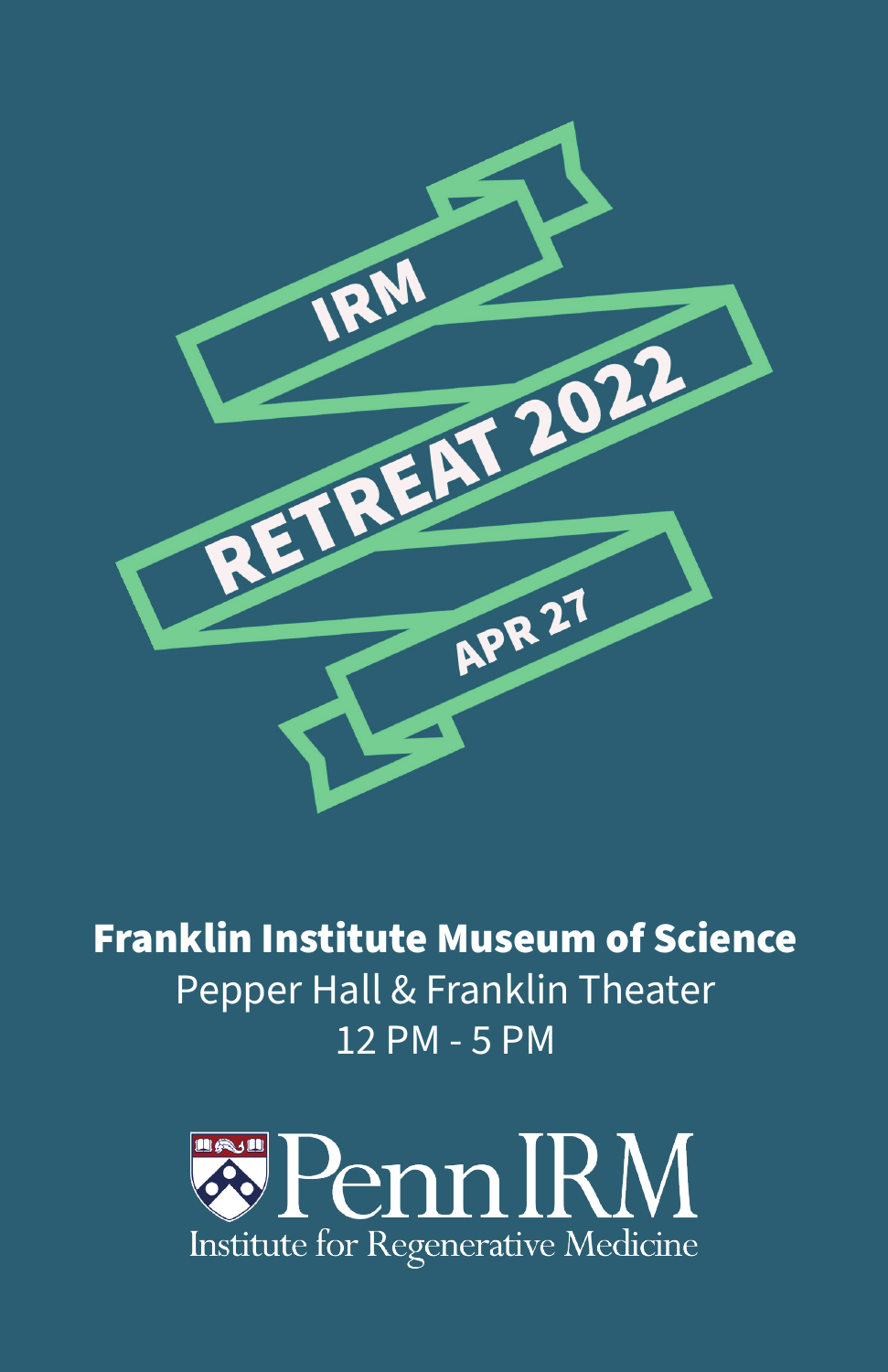

- **12:00 Registration, Lunch & Poster Session**
- **1:30 Introductory Remarks** *Ken Zaret, IRM Director*

### **New Faculty Talks**

- **1:40** Molecular roadmaps of brain development, lineage, and signaling *Bushra Raj*
- **1:50** Circadian rhythms and cell maturation *Juan Alvarez*
- **2:00** Investigating the role of retrotransposon reactivation during preimplantation development *Andrew Modzelewski*

#### **IRM Faculty Talks I**

- **2:10** Live cell imaging of allele-specific expression in immune cells *Montserrat Anguera*
- **2:22** Restoring cerebral cortex function after traumatic brain injury using brain organoid transplantation *Stewart Anderson*
- **2:34** The IRM education pipeline, community engagement at the bench and beyond *Jamie Shuda*

# **Trainee Lightning Talks**

**2:46** *William Benman (Bugaj Lab) Justin Burrell (Cullen Lab) Irene Chiesa (Gottardi Lab) Joel Rurik (Epstein Lab) Beth Harvey (Granato Lab) Joanna Wong (Vaughan Lab)*

### **Open Forum**

**2:56** *Chris Yarosh, IRM Associate Director for Communications & Operations*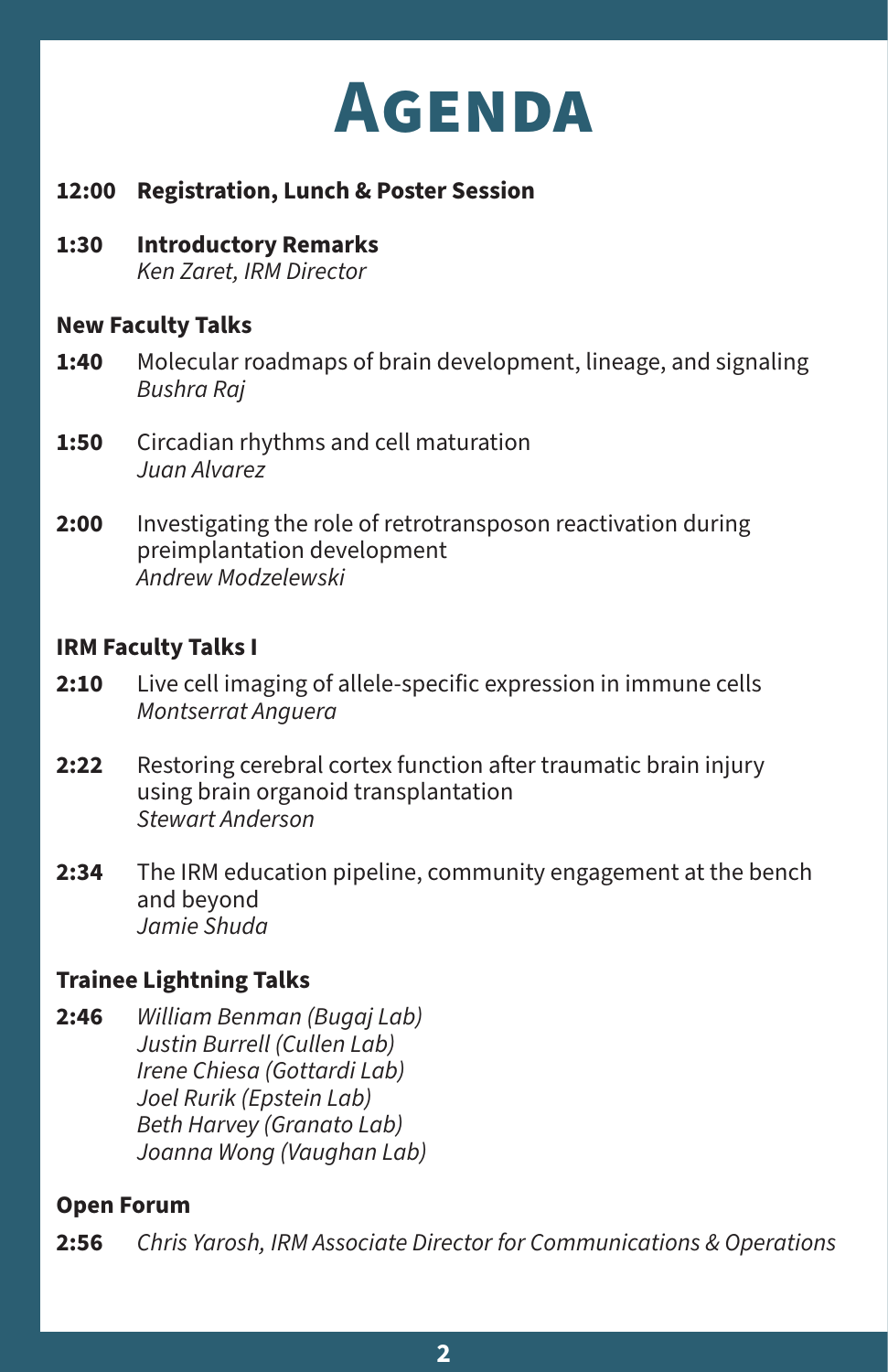# **Agenda (cont.)**

## **3:06 Break**

# **Collaborative "Pitches"**

- **3:26** Development of a novel method for high-quality single cell RNA-seq of human (DRG) neurons *Wenqin Luo*
- **3:36** Optical and thermal control of signaling in cells and animals *Lukasz Bugaj*
- **3:46** Enhancing regeneration of the corneal endothelium to treat vision loss *Pantelis Rompolas*
- **3:56** Introducing the Penn Center for Genome Integrity *Roger Greenberg*
- **4:06** If sex as a variable matters why doesn't age? *Thomas Schaer*
- **4:16** Current technologies from the iPSC Core *Wenli Yang*

# **IRM Faculty Talks II**

- **4:26** Expand hematopoietic stem cells and improve stem cell-based therapy *Wei Tong*
- **4:38** Mechanobiology from matrix to nucleus *Dennis Discher*
- **4:50 Closing Remarks** *Chris Lengner, IRM Associate Director*
- **5:00 Happy hour**

**\***Please note that all talks will take place in the Franklin Theater (1st Floor) and lunch/happy hour will take place in Pepper Hall & the Patent Library (3rd Floor).